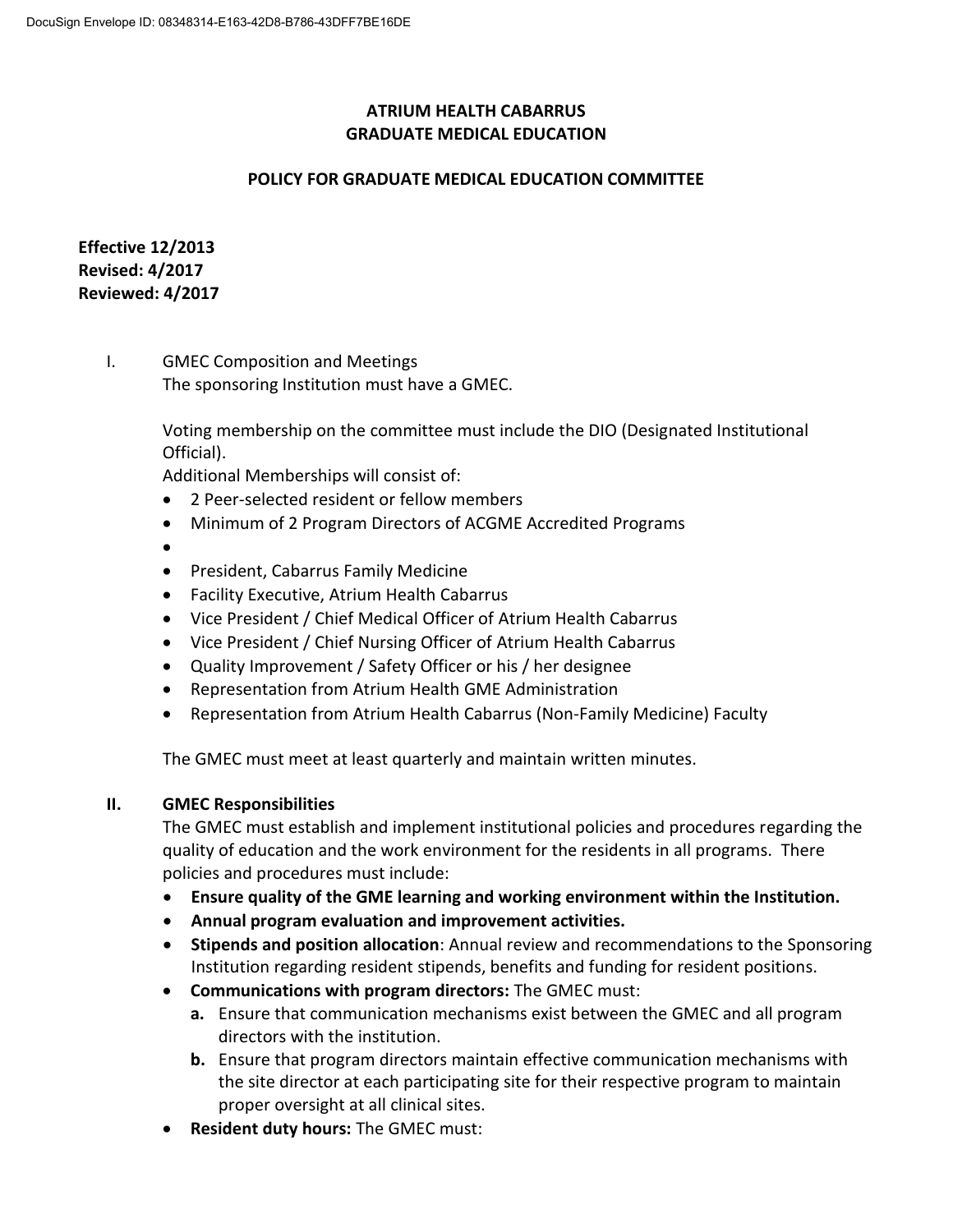- **a.** Develop and implement written policies and procedures regarding resident duty hours to ensure compliance with the Institutional, Common and Specialty / Subspecialty-specific Program Requirements.
- **b.** Consider for approval request from program directors prior to submission to an RRC for exceptions in the weekly limit on duty hours up to 10 percent or up to a maximum of 88 hours in compliance with ACGME Policies and Procedures for duty hour exceptions.
- **Resident Supervision:** Monitor programs' supervision of residents and ensure the supervision is consistent with:
	- **a.** Provision of safe and effective patient care.
	- **b.** Educational needs.
	- **c.** Progressive responsibility appropriate to residents' level of education, competence and experience; and
	- **d.** Other applicable Common and Specialty / Subspecialty-specific Program requirements.
- **Communication with Medical Staff:** Communication between leadership of the medical staff regarding the safety and quality of patient care that includes:
	- **a.** The annual report to the OMS (Organized Medical Staff); description of resident participation in patient safety and quality of care education, and
	- **b.** The accreditation status of programs and any citations regarding patient care issues.
- **Curriculum and Evaluation:** Assurance that each program provides a curriculum and an evaluation system such that residents demonstrate achievement of the ACGME general competencies as defined in the Common and Specialty / Subspecialty-specific Program Requirements.
- **Resident Status:** Selection, evaluation, promotion, transfer, discipline, and or dismissal of residents in compliance with the Institutional and Common Program Requirements.
- **Oversight of program changes:** Review of all ACGME program accreditation letters of notification and monitoring of action plans for correction of citations and areas of noncompliance.
- **Management of Institutional Accreditation:** Review of the Sponsoring Institution's ACGME letter of notification from the IRC and monitoring of action plans for correction of citations and areas of noncompliance.
	- **a.** Conduct an annual institutional review and include monitoring procedures for action plans resulting from the review.
- **Oversight of program changes:** Review of the following for approval, prior to submission to the ACGME by Program Directors.
	- **a.** Applicants for ACGME accreditation of new programs
	- **b.** Changes in resident complement
	- **c.** Major changes in program structure or length of training
	- **d.** Additions and deletions of participation sites
	- **e.** Appointments of new Program directors
	- **f.** Progress reports requested by any Review Committee
	- **g.** Responses to all Clinical Learning Environment (CLER) reports
	- **h.** Responses to all proposed adverse actions
	- **i.** Request for exceptions of resident duty hours
	- **j.** Voluntary withdrawal of program accreditation
	- **k.** Requests for an appeal of an adverse action by a review committee
	- **l.** Appeal presentations to a Board of Appeal or the ACGME